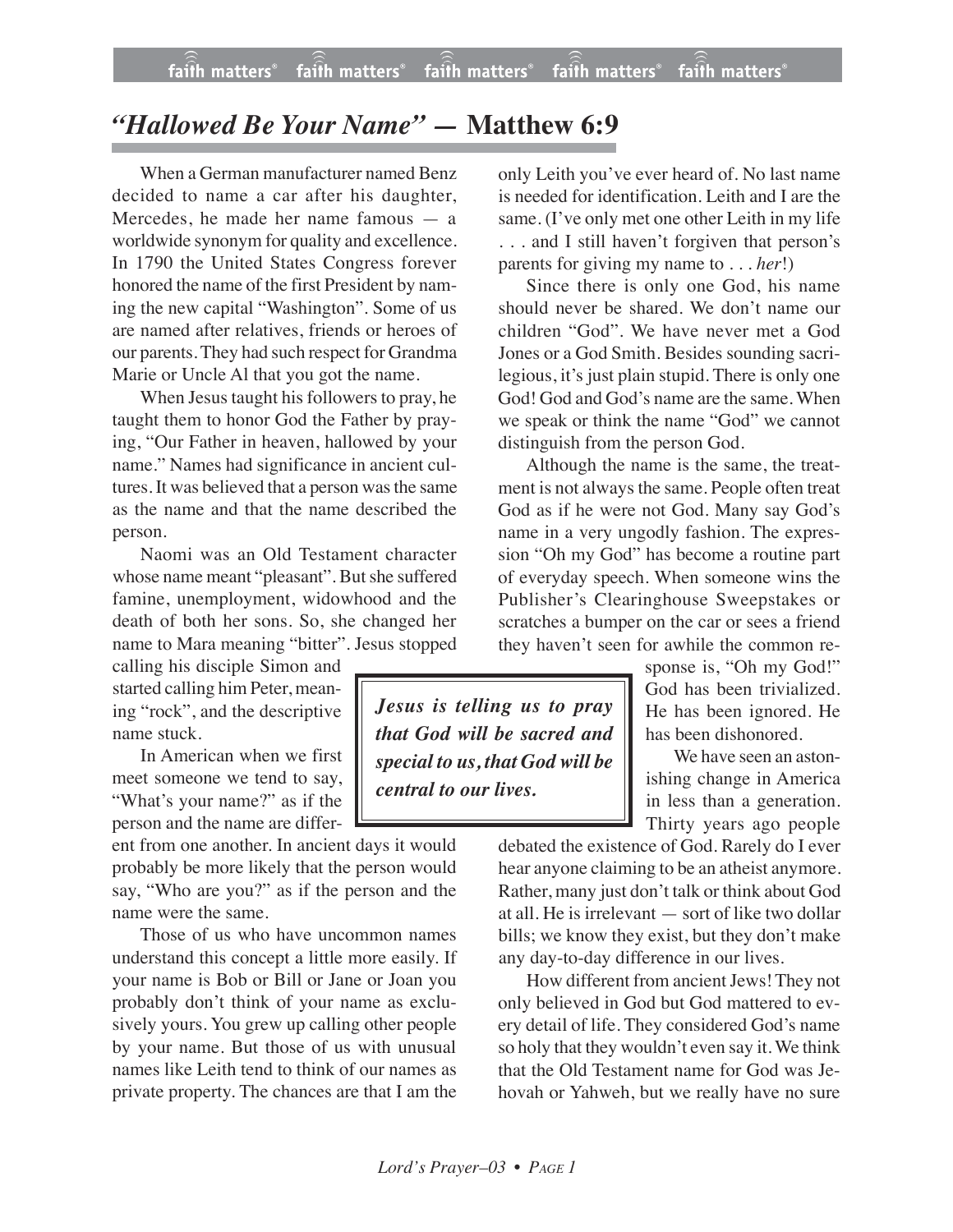understanding of the pronunciation because God's name was considered too special to say.

Christians are those who claim the name of God. We pray to "Our Father in heaven" and say that we are his children. We care what people think about "Our Daddy in heaven". We care about how his name is used.

A group of teenage boys was hanging out one night and one of them suggested that they do something that was not only dangerous, it was illegal. All agreed to this criminal adventure except one who hesitated and then refused. "What's the matter? Are you afraid that your dad will hurt you?" he was taunted. "No," he said, "I'm afraid I'll hurt my dad."

As God's sons and daughters we care and we are careful because we don't want to hurt our Dad in heaven. We want to keep his name looking good.

"Hallowed" is not a word most of us use except on the last day of October every year. Even then, most of us probably have no idea what "Halloween" means. "Hallowed" means "holy". Halloween is the "holy/hallowed evening before All Hallows Day which is November l. Hallows were holy people or "saints". November 1 on ancient calendars was All Saints Day. So, "hallowed be your name" means "holy be your name".

But what does "holy" mean? Holy means different, but it's a good kind of different. A holy place is a different kind of place — a good different kind of place. A holy person is a different kind of person — a good different kind of person. A holy day ("holiday") is a different kind of day  $-$  a good different kind of day. "Hallowed" means holy and that means different. God and God's name are to be hallowed — different — from anybody else's name, but a good kind different.

Maybe we would understand better if we used today's terms. Jesus is telling us to pray that God will be sacred and special to us, that God will be central to our lives.

Picture your life as a drawing on a piece of

paper. There are thousands of pieces. Some are relationships like parents, children, spouse or friends. Others are possessions like cars and houses and cameras. Then there are activities like sports or job or hobbies. There are bright spots and dark spots, whole pieces and broken jagged pieces. What's in the center?

Some people put their jobs in the middle and everything else revolves around work. Lots of others put money or drugs or sex or self in the center. Recently I heard someone described as having a black hole at the center of his life. This man is empty in the middle!

Those who pray, "Our Father in heaven, hallowed be your name", are asking God to be in the middle of their lives. God and his name are to be central, holy, different, special and sacred so that all the rest of life completely revolves around God. God is Number 1!

But there is something very important to point out here. It is that we cannot put God in the center! Only God can do that. All we can do is ask. That's why "hallowed be your name" is the first petition of the Lord's Prayer. This prayer asks God to please be God in our lives.

Take the case of a couple that has split up but is still legally married. She left. He goes to see her and asks her to come home and be his wife. Legally, she is already his wife. But he's asking her to come home and function as a wife in his life.

Or, do you remember the story that Jesus used of the prodigal son who abandoned his father and his father's house? After a disastrous experience he went home and asked his father to be his father again. Legally he already was, but the son asked him to bring a father's relationship back into his life.

God is legally God. He and his name are the same. He is the Supreme Commander and owner of the universe. He is God. But, when we ask him to "hallow" his name in our lives we are asking him to be God to us. We are asking God to be God in our lives. We are asking him to be more than a spouse or a parent. "Our